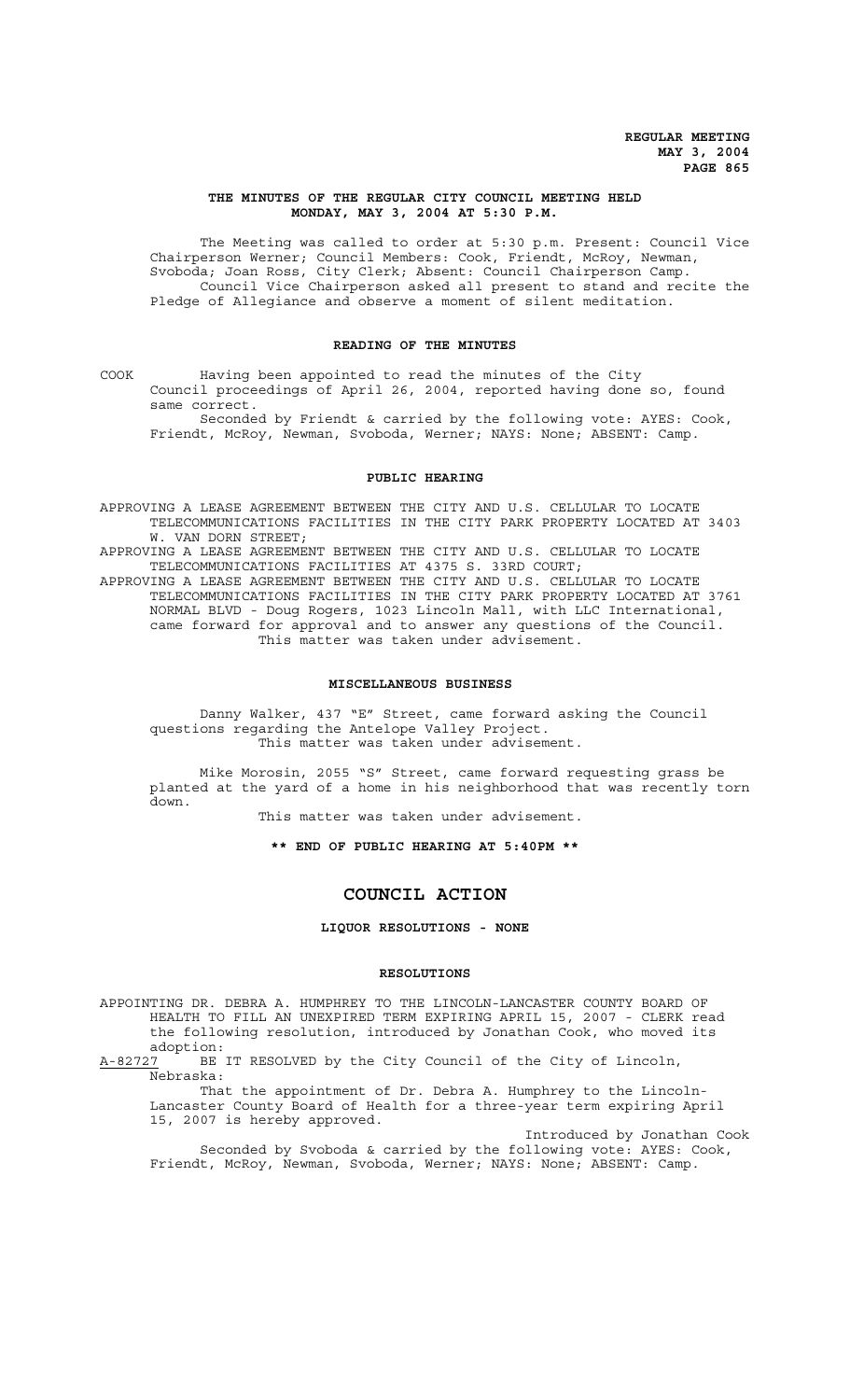ACCEPTING THE REPORT OF NEW AND PENDING CLAIMS AGAINST THE CITY AND APPROVING DISPOSITION OF CLAIMS SET FORTH THEREIN FOR THE PERIOD OF APRIL 1 - 15, 2004 - CLERK read the following resolution, introduced by Jonathan Cook, who moved its adoption:

A-82728 BE IT RESOLVED by the City Council of the City of Lincoln, Nebraska:

That the claims listed in the attached report, marked as Exhibit "A", dated April 16, 2004, of various new and pending tort claims filed against the City of Lincoln with the Office of the City Attorney or the Office of the City Clerk, as well as claims which have been disposed of, are hereby received as required by Neb. Rev. Stat. § 13-905 (Reissue 1997). The dispositions of claims by the Office of the City Attorney, as shown by the attached report, are hereby approved:

| DENIED                                   |              | ALLOWED OR SETTLED          |            |
|------------------------------------------|--------------|-----------------------------|------------|
| Craig A. Workman                         | Ŝ.<br>454.75 | Plaza Mall South            | \$1,164.70 |
| NAI FMA Realty/B&J Part/Brewsky's        | 12,399.13    | Luci McGowen                | 465.42     |
| Daniel Nelson                            | 608.98       | Peggy Wolfe (on behalf      |            |
| Diane Miller                             | 110.00       | Of Larry Wolfe)             | 68.00      |
| Craig Loeck                              | 1,050.00     | Allstate Insurance          |            |
| Pam & Jim Moore                          | 800.00       | (Claim No. 2234138424)      | 530.56     |
| Terry Montgomery                         | 29.00        | Diane Hoy                   | 110.86     |
| Melanie Leung                            | 95.00        | Claims Management Resources |            |
| Big Red Storage                          | 160.00       | (Alltel)                    | 1,458.87   |
| Amy L. Smetter (on behalf of             |              | Wilder Intenano             | 735.34     |
| daughter, Theresa L. Smetter)            | NAS*         | John & Jennifer Culver      | 2,950.00   |
| Rafael Torres/Pratt Termite Pest Control | 9,101.30     | Steve M. Pottembaum         | 278.87     |
| Travelers (Pratt Pest Control, Insured)  | 1,273.90     |                             |            |
| D.R. Mullet                              | 40.00        |                             |            |
| * No Amount Specified.                   |              |                             |            |

The City Attorney is hereby directed to mail to the various claimants listed herein a copy of this resolution which shows the final disposition of their claim.

Introduced by Jonathan Cook

Seconded by Svoboda & carried by the following vote: AYES: Cook, Friendt, McRoy, Newman, Svoboda, Werner; NAYS: None; ABSENT: Camp.

SETTING THE HEARING DATE OF MONDAY, MAY 17, 2004 AT 1:30 PM FOR A MANAGER APPLICATION OF AARON T. FUNK FOR EMPYREAN BREWING CO. DBA EMPYREAN BREWING CO. LOCATED AT 729 Q STREET - CLERK read the following resolution, introduced by Jonathan Cook, who moved its adoption:

A-82730 BE IT RESOLVED by the City Council, of the City of Lincoln, that a hearing date is hereby set for Monday, May 17, 2004, at 1:30 p.m. or as soon thereafter as possible in the City Council Chambers, County-City Building, 555 S. 10th St., Lincoln, NE, for the Manager Application of Aaron T. Funk for Empyrean Brewing Co. dba Empyrean Brewing located at 729 Q Street.

If the Police Dept. is unable to complete the investigation by said time, a new hearing date will be set.

Introduced by Jonathan Cook Seconded by Svoboda & carried by the following vote: AYES: Cook, Friendt, McRoy, Newman, Svoboda, Werner; NAYS: None; ABSENT: Camp.

SETTING THE HEARING DATE OF MONDAY, MAY 17, 2004 AT 1:30 PM FOR A MANAGER APPLICATION OF AARON T. FUNK FOR LAZLO'S INC. DBA LAZLO'S BREWERY & GRILL - SOUTH LOCATED AT 5900 OLD CHENEY ROAD - CLERK read the following resolution, introduced by Jonathan Cook, who moved its adoption:

A-82731 BE IT RESOLVED by the City Council, of the City of Lincoln, that a A-82731 BE IT RESOLVED by the City Council, of the City of Lincoln, that a<br>hearing date is hereby set for Monday, May 17, 2004, at 1:30 p.m. or as soon thereafter as possible in the City Council Chambers, County-City Building, 555 S. 10th St., Lincoln, NE, for the Manager Application of Aaron T. Funk for Lazlo's Inc. dba Lazlo's Brewing & Grill - South located at 5900 Old Cheney Road.

If the Police Dept. is unable to complete the investigation by said time, a new hearing date will be set.

Introduced by Jonathan Cook Seconded by Svoboda & carried by the following vote: AYES: Cook, Friendt, McRoy, Newman, Svoboda, Werner; NAYS: None; ABSENT: Camp.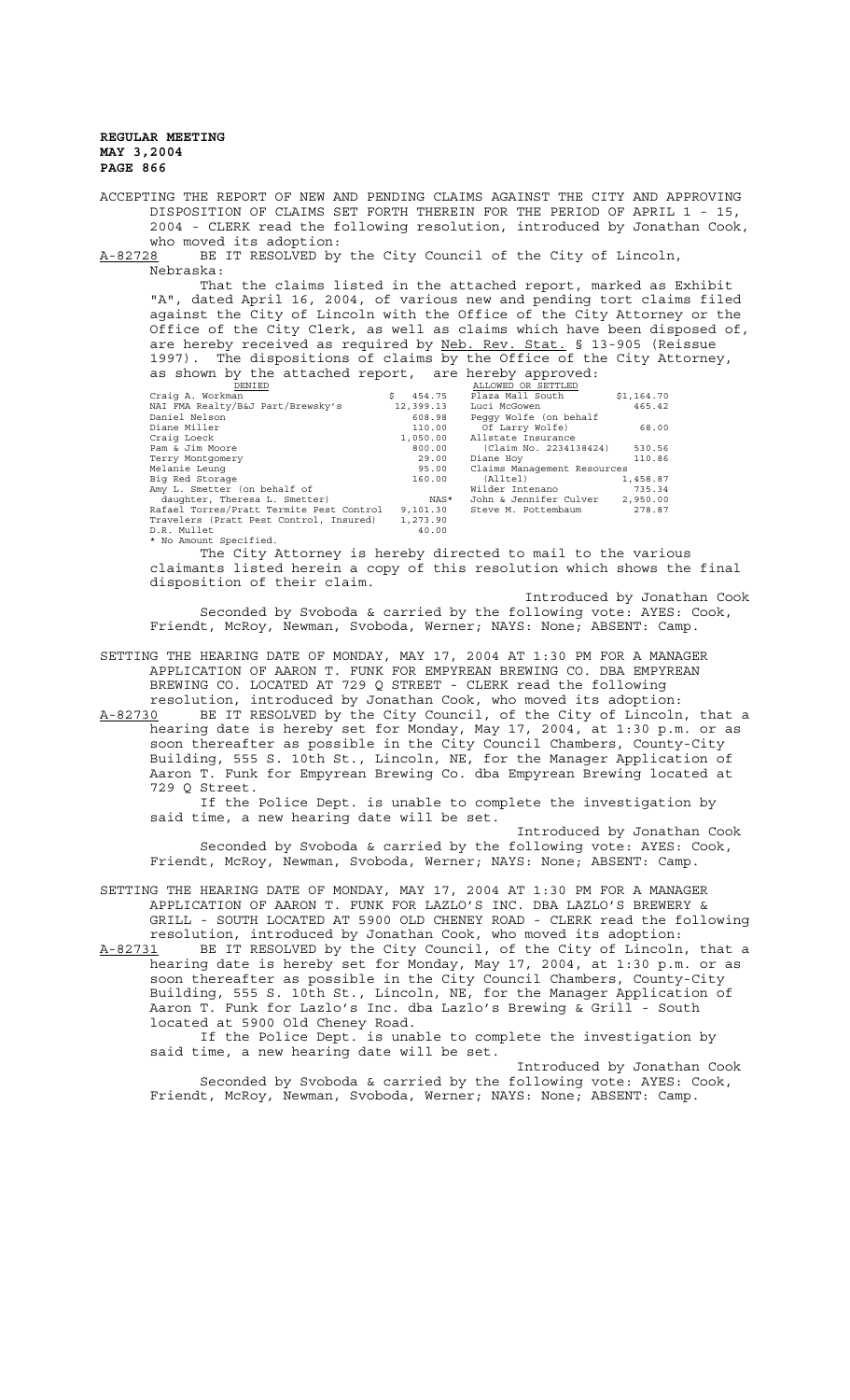SETTING THE HEARING DATE OF MONDAY, MAY 17, 2004 AT 1:30 PM FOR A MANAGER APPLICATION OF AARON T. FUNK FOR LAZLO INC. DBA EMPYREAN BREWING/LAZLO'S/FIREWORKS LOCATED AT 700-710 P STREET, 729 Q STREET, AND 210 NORTH 7TH STREET - CLERK read the following resolution, introduced by Jonathan Cook, who moved its adoption:

A-82732 BE IT RESOLVED by the City Council, of the City of Lincoln, that a hearing date is hereby set for Monday, May 17, 2004, at 1:30 p.m. or as soon thereafter as possible in the City Council Chambers, County-City Building, 555 S. 10th St., Lincoln, NE, for the Manager Application of Aaron T. Funk for Lazlo's Inc. dba Empyrean Brewing/Lazlo's/Fireworks located at 700-710 P Street/729 Q Street/ and 210 North 7<sup>th</sup> Street. If the Police Dept. is unable to complete the investigation by said time, a new hearing date will be set.

Introduced by Jonathan Cook Seconded by Svoboda & carried by the following vote: AYES: Cook, Friendt, McRoy, Newman, Svoboda, Werner; NAYS: None; ABSENT: Camp.

- SETTING THE HEARING DATE OF MONDAY, MAY  $17^{\text{th}}$ , 2004 AT 1:30 PM FOR A MANAGER APPLICATION OF CAULEY SHAFFERT FOR WADSWORTH OLD CHICAGO DBA OLD CHICAGO LOCATED AT 2918 PINE LAKE ROAD - CLERK read the following resolution, introduced by Jonathan Cook, who moved its adoption:
- A-82733 BE IT RESOLVED by the City Council, of the City of Lincoln, that a hearing date is hereby set for Monday, May 17, 2004, at 1:30 p.m. or as soon thereafter as possible in the City Council Chambers, County-City Building, 555 S. 10th St., Lincoln, NE, for the Manager Application of Cauley Shaffert for Wadsworth Old Chicago dba Old Chicago located at 2918 Pine Lake Road.

If the Police Dept. is unable to complete the investigation by said time, a new hearing date will be set.

Introduced by Jonathan Cook Seconded by Svoboda & carried by the following vote: AYES: Cook, Friendt, McRoy, Newman, Svoboda, Werner; NAYS: None; ABSENT: Camp.

- SETTING THE HEARING DATE OF MONDAY, MAY 17TH, 2004 AT 1:30 PM FOR APPLICATION OF LAMP AND MCTAGGERT, INC DBA FAT NAPPY'S FOR AN ADDITION TO THEIR LICENSED PREMISE LOCATED AT 5100 NORTH 48TH STREET (CLASS I LIQUOR LICENSE HOLDER) - CLERK read the following resolution, introduced by Jonathan Cook, who moved its adoption:
- A-82734 BE IT RESOLVED by the City Council, of the City of Lincoln, that a hearing date is hereby set for Monday, May 17, 2004, at 1:30 p.m. or as soon thereafter as possible in the City Council Chambers, County-City Building, 555 S. 10th St., Lincoln, NE, for the Application of Lamp and McTaggert Inc. dba Fat Nappy's for an addition to their licensed premise located at 5100 North 48<sup>th</sup> Street. (Currently a Class I Liquor License Holder)

If the Police Dept. is unable to complete the investigation by said time, a new hearing date will be set.

Introduced by Jonathan Cook Seconded by Svoboda & carried by the following vote: AYES: Cook, Friendt, McRoy, Newman, Svoboda, Werner; NAYS: None; ABSENT: Camp.

#### **PETITIONS & COMMUNICATIONS**

INFORMAL PETITION SUBMITTED BY STEEL FABRICATORS INC. LOCATED AT 2400 SOUTH FOLSOM REQUESTING THE ADDITION OF CITY SEWER AND WASTEWATER SERVICES TO BE INCORPORATED INTO THEIR SPECIAL ASSESSMENT - CLERK presented said petition which was referred to the Public Works & Utilities Department.

#### **REPORTS OF CITY OFFICERS**

- CLERK'S LETTER AND MAYOR'S APPROVAL OF RESOLUTIONS AND ORDINANCES PASSED BY THE CITY COUNCIL ON APRIL 26, 2004 - CLERK presented said report which was placed on file in the Office of the City Clerk.
- INVESTMENT OF FUNDS FOR THE WEEK OF APRIL 19 THRU APRIL 23, 2004 CLERK presented said report which was placed on file in the Office of the City Clerk.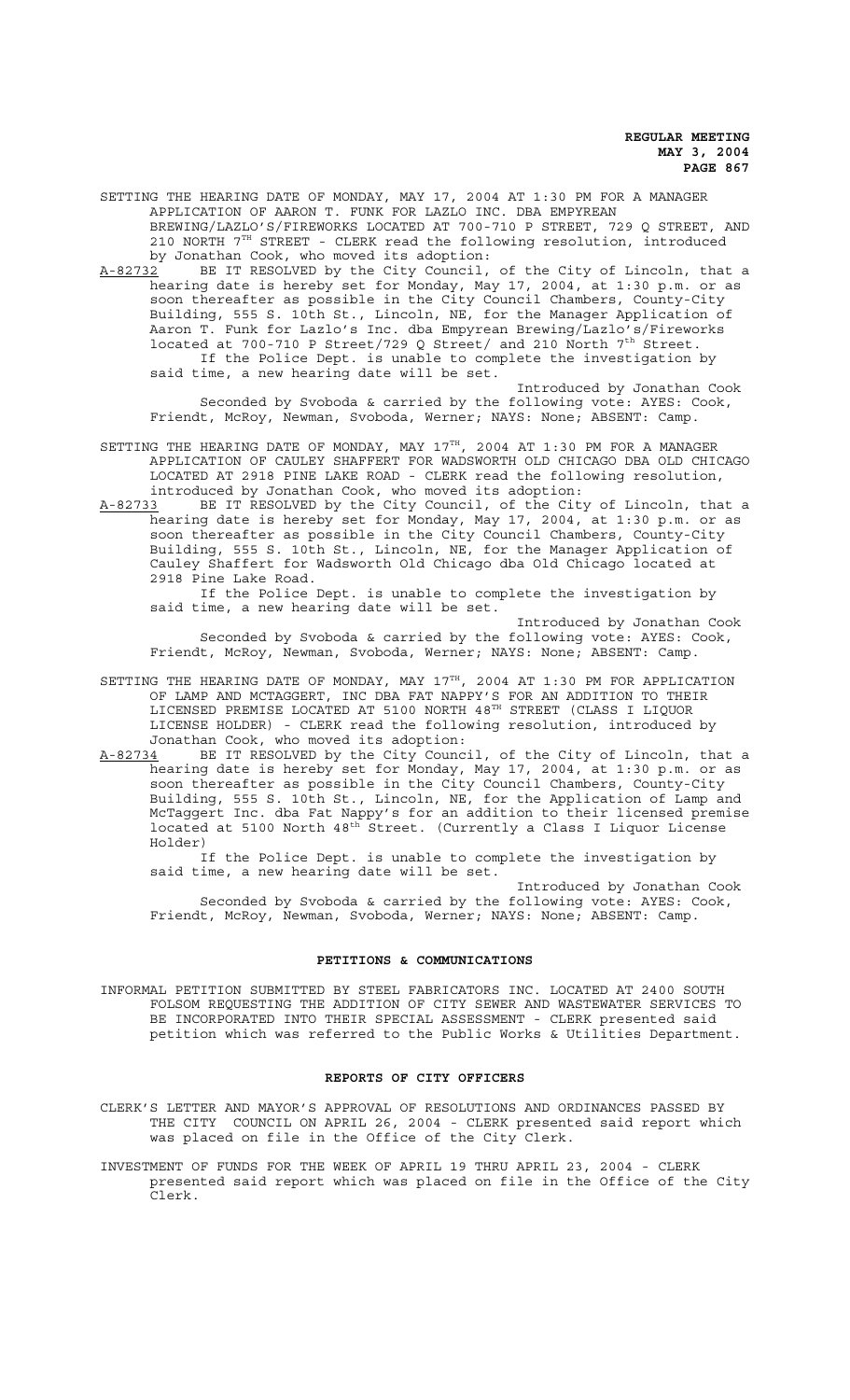|            | REQUEST OF PUBLIC WORKS TO SET A PUBLIC HEARING DATE OF MONDAY, MAY 24, 2004,                                                                                                                                                                                                                                                                |
|------------|----------------------------------------------------------------------------------------------------------------------------------------------------------------------------------------------------------------------------------------------------------------------------------------------------------------------------------------------|
| $04R - 93$ | AT 5:30 P.M. AND PLACE ON THE FORMAL CITY COUNCIL AGENDA THE FOLLOWING:<br>To provide authority to create a Paving Unit in North<br>57 <sup>th</sup> Street from Fremont Street to Hartley Street and<br>assess the cost thereof against the benefitted<br>properties.                                                                       |
| $04 - 83$  | To provide authority to create and construct an Alley<br>Grading District to improve a platted alley & open the<br>north/south alley being North 58 <sup>th</sup> to Touzalin Avenue,<br>Gladstone Street to Judson Street and assess the cost                                                                                               |
| $04 - 84$  | thereof against the benefitted properties.<br>To provide authority to create and construct an Alley<br>Graveling District to improve a platted alley & open<br>the north/south alley being North 58 <sup>th</sup> to Touzalin<br>Avenue, Gladstone Street to Judson Street and assess<br>the cost thereof against the benefitted properties. |
| $04 - 85$  | To provide authority to create and construct a Water<br>District being Oaks Hollow Lane, Stevens Ridge Estates<br>and assess the cost thereof against the benefitted<br>properties.                                                                                                                                                          |
| $04 - 86$  | To provide authority to create a Paving District in<br>North 36 <sup>th</sup> Street, Vine to W Streets and assess the<br>cost thereof against the benefitted properties.<br>(Required a Motion)                                                                                                                                             |

THE FOLLOWING WERE REFERRED TO THE PLANNING DEPARTMENT:

Use Permit No. 123B - Requested by Don Linscott, to amend the use permit to allow to be located more than 30' from the pat site building and reduce the front yard setback for signs on property generally located at North 33<sup>rd</sup> and Superior Street.

Special Permit No. 1726B - requested by Brian D. Carstens and Associates on behalf of West Park LLC, for 6 additional town home units on property generally located at SW  $15^{\rm th}$  Court and West A Street. Special Permit Amendment No. 1762B - requested by Pine Lake Dev. LLC to amend the boundary of the Vintage Heights Community Unit Plan with waiver requests to eliminate the preliminary plat process, wastewater collection system, sanitary sewer running opposite street garden transfer of anitary sewer from one basin to another, dead end street to have 60' minimum radius turnaround, and lots exceeding a maximum depth of three times its width, on property

generally located at South 98th Street and Old Cheney Road. Special Permit Amendment No. 1870A - requested by Gerry and Dianne Krieser, to expand the boundary of Stevens Creek Ridge Community Unit Plan to increase the permitted number of dwelling units, with requests to waive sidewalks, street trees, street lighting, landscape screening, and block length, on property generally located at North 134<sup>th</sup> Street and Holdrege Street.

Change of Zone No. 04009 - requested by Olsson Associates from AG Agricultural District to R-3 Residential District on property generally located at South 56th Street and Yankee Hill Road.

Change of Zone No. 04010 - requested by Ron Tonniges, from AG Agricultural District to R-1 Residential District on property generally located at South 84th Street and South Street.

Change of Zone No. 04021, requested by Pine Lake Development LLC, from AG Agricultural District and AGR Residential Agricultural District to R-3 Residential District, on property generally located at South 98th Street and Old Cheney Road.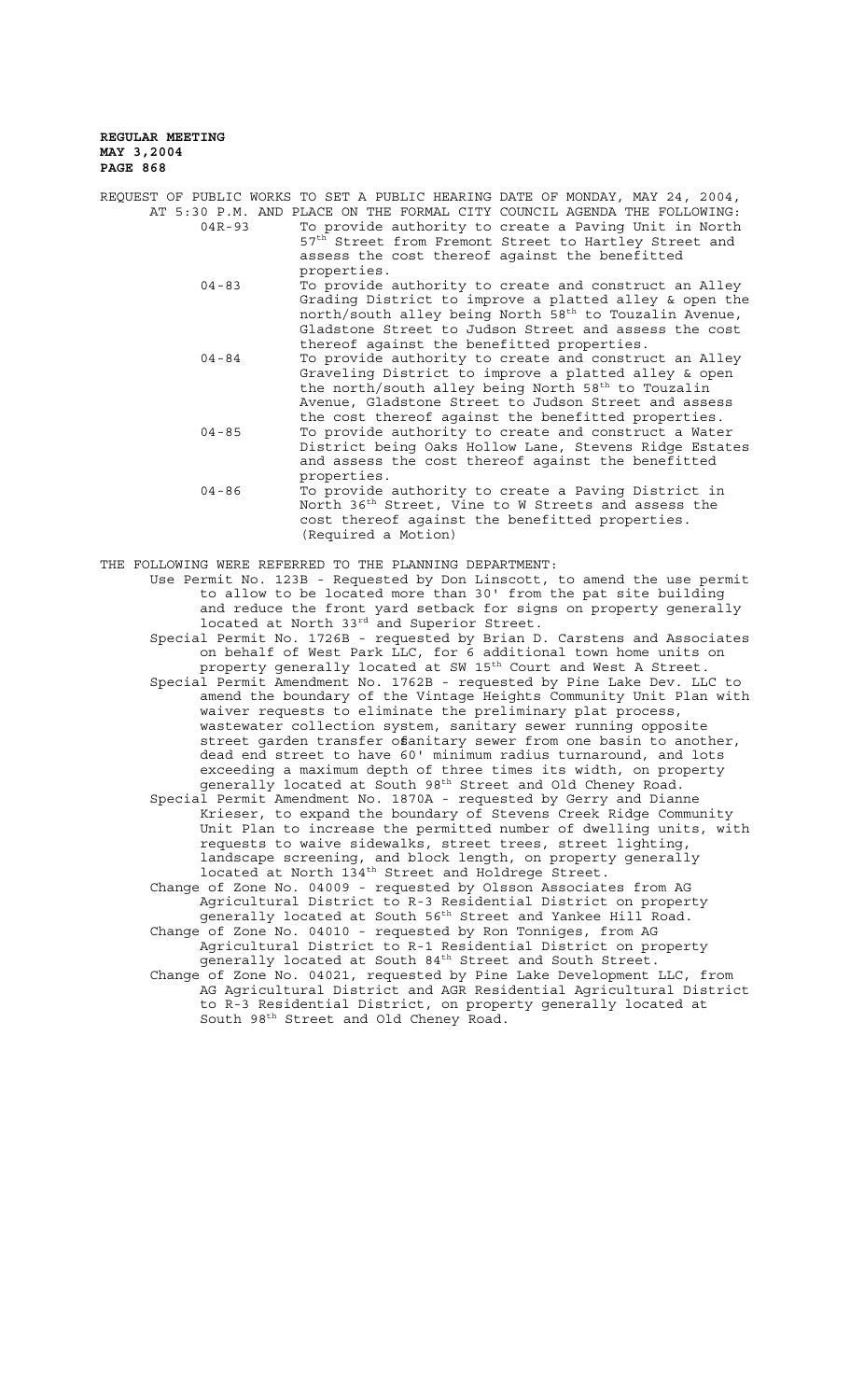## ORDINANCES - 1<sup>ST</sup> READING

- REPEALING ORDINANCE NO. 18154 WHICH CREATED RE-PAVING DISTRICT NO. 156 IN SOUTH CODDINGTON AVE. FROM WEST O STREET SOUTH APPROXIMATELY 1200 FEET, DUE TO THE LACK OF MAJORITY PETITION - CLERK read an ordinance, introduced by Jonathan Cook, re-pealing ordinance No. 18154 which created Re-paving District No. 156, which re-paving district included all that portion of South Coddington Avenue from West "O" Street south approximately 1200 +/- feet describing the benefitted property as follows; Lots 4, 5, 6, 7, 8, and 9, Block 1; Lots 1, 2, 3, 10, 11 and 12, Block 2; Lots 1, 2, 3, 10, 11 and 12, Block 3; Lots 4, 5, 6, 7, 8 and 9, Block 4 and the vacated streets and alleys adjacent thereto all in Manchester Heights; Lots 1, 2 and 3 and Lot 112, Irregular Tract NW 28-10-06, Ford Van Lines Addition all in the Northwest Quarter of Section 28, Township 10 North, Range 6 East of the sixth Principal Meridian in the City of Lincoln, Lancaster County, Nebraska and providing for the payment of the cost thereof, the first time.
- VACATING A PORTION OF 43RD STREET SOUTH OF SUMNER STREET AND AUTHORIZING THE SALE THEREOF TO CHRIST LUTHERAN CHURCH - CLERK read an ordinance, introduced by Jonathan Cook, vacating a portion of 43rd Street south of Sumner Street, and retaining title thereto in the City of Lincoln, Lancaster County, Nebraska, the first time.
- VACATING 120 FEET OF SOUTH 22ND STREET GENERALLY LOCATED AT THE INTERSECTION OF SOUTH 22ND STREET AND WESLEY DRIVE - CLERK read an ordinance, introduced by Jonathan Cook, vacating a portion of South  $22<sup>nd</sup>$  Street, generally located at the intersection of South 22<sup>nd</sup> Street and Wesley Drive, and retaining title thereto in the City of Lincoln, Lancaster County, Nebraska, the first time.
- RENAMING JACOB DRIVE AS JACOBS CREEK DRIVE GENERALLY LOCATED WEST OF SOUTH 27TH STREET AND SOUTH OF PINE LAKE ROAD - CLERK read an ordinance, introduced by Jonathan Cook, changing the name of Jacob Drive to Jacobs Creek Drive located west of South 27<sup>th</sup> Street and south of Pine Lake Road, as recommended by the Street Name committee, the first time.
- REPEALING CHAPTER 24.50 OF THE LINCOLN MUNICIPAL CODE, SEWER MAIN AND WATER MAIN SYSTEMS ON PRIVATE PROPERTY - CLERK read an ordinance, introduced by Jonathan Cook, repealing Sections 24.50.010, 24.50.020, 24.50.025, 24.50.030, 24.50.040, 24.50.050, 24.50.060 and 24.50.080 of the Lincoln Municipal Code, codified as Chapter 24.50, Sewer Main and Water Main Systems on Private Property, to eliminate code provisions that are no longer applicable; amending Section 17.58.095 of the Lincoln Municipal Code relating to Private Wastewater Systems to eliminate a reference to said Chapter 24.50; and repealing Section 17.58.095 of the Lincoln Municipal Code as hitherto existing, the first time.

APPROVING REVISIONS TO THE LINCOLN SMOKEFREE AIR ACT - PRIOR to reading: COOK Moved to withdraw Bill Number 04-92.

Seconded by Friendt & carried by the following vote: AYES: Cook, Friendt, McRoy, Newman, Werner; NAYS: Svoboda; ABSENT: Camp. CLERK Read an ordinance, introduced by Jonathan Cook, amending Chapter

8.48 of the Lincoln Municipal Code, Lincoln Smokefree Air Act by amending Section 8.48.020 to clarify the purpose statement; adding a new Section numbered 8.48.135 to add a definition for smoking breakrooms; adding a new section numbered 8.48.162 to require a permit in order to allow smoking; amending Section 8.48.170 to provide for where a permit may be issued and to delete affidavit requirement; amending Section 8.48.180 to clarify signage requirements; adding a new section numbered 8.48.182 to provide permit information requirements; adding a new section numbered 8.48.184 to provide inspection procedures; adding a new section numbered 8.48.186 to provide for suspension, revocation of a permit; adding a new section numbered 8.48.186 to provide for suspension, revocation of a permit; adding a new section numbered 8.48.188 to provide for a hearing amending Section 8.48.190 to clarify enforcement procedures; repealing Sections 8.48.020, 8.48.170, 8.48.180,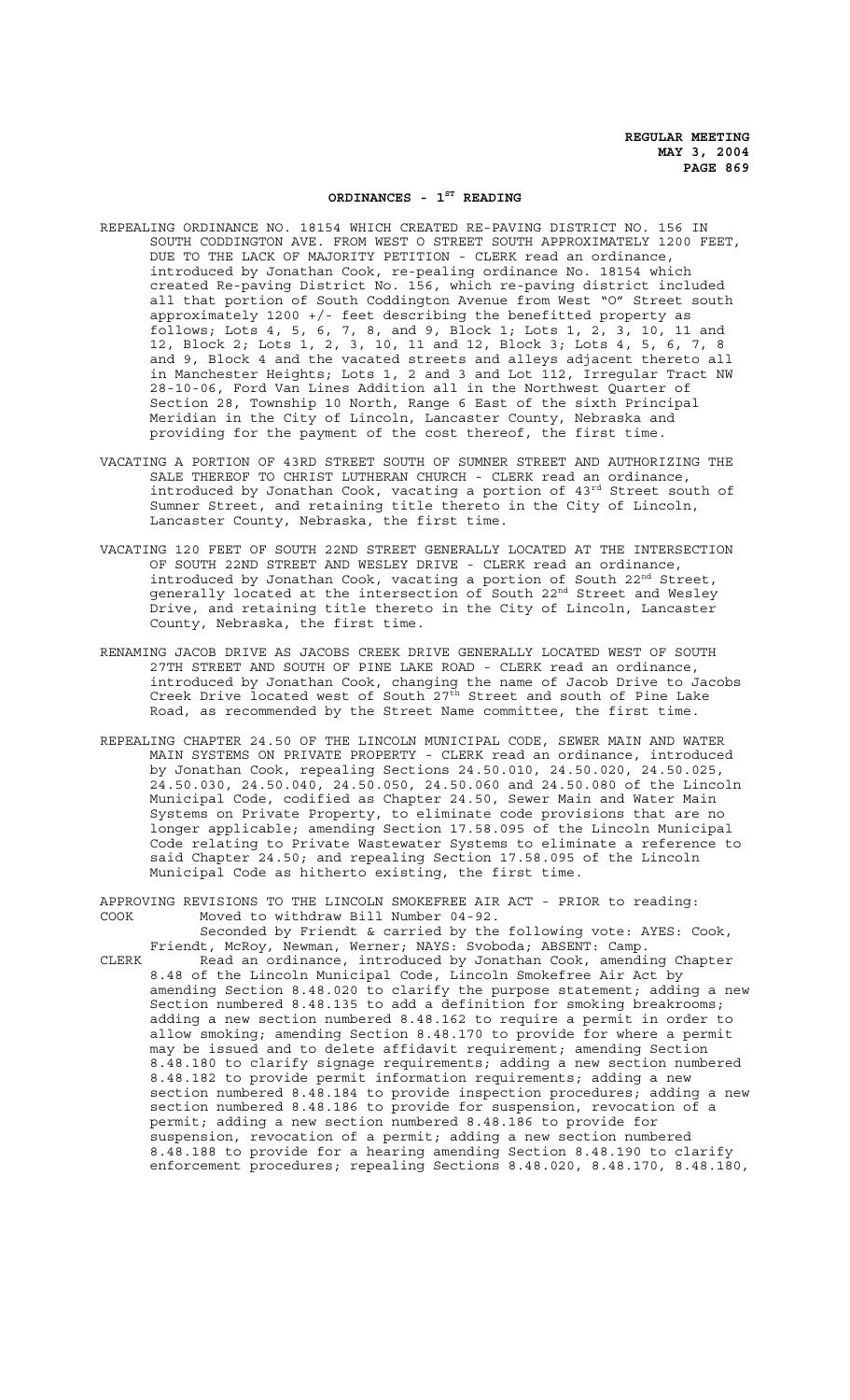> and 8.48.190 of the Lincoln Municipal Code as hitherto existing; and providing that this ordinance shall become effective July 1, 2004, the first time.

The ordinance, having **LOST**, was assigned the File #**38-4472** & was placed on file in the Office of the City Clerk.

CHANGE OF ZONE 04002 - APPLICATION OF STONE BRIDGE CREEK, L.L.C. FOR A CHANGE OF ZONE FROM R-3 RESIDENTIAL TO B-2 PLANNED NEIGHBORHOOD BUSINESS DISTRICT, ON PROPERTY GENERALLY LOCATED AT NORTH 14TH STREET AND ARBOR ROAD - CLERK read an ordinance, introduced by Jonathan Cook, amending the Lincoln Zoning District Maps attached to and made a part of Title 27 of the Lincoln Municipal Code, as provided by Section 27.05.020 of the Lincoln Municipal Code, by changing the boundaries of the districts established and shown thereon, the first time.

### ORDINANCES - 3RD READING

APPROVING A LEASE AGREEMENT BETWEEN THE CITY AND U.S. CELLULAR TO LOCATE TELECOMMUNICATIONS FACILITIES IN THE CITY PARK PROPERTY LOCATED AT 3403 W. VAN DORN STREET - CLERK read an ordinance, introduced by Ken Svoboda, pursuant to Article VII Section 3 of the charter of the City of Lincoln, Nebraska, the Mayor is hereby authorized to enter into an agreement between the City of Lincoln, Nebraska, as Licensor, and Florida RSA #8, LLC, dba U.S. Cellular, as Licensee, for a period not to exceed five years, with the various renewal options of up to another 20 years, upon the terms and conditions as provided in the attached Agreement, which is hereby accepted and approved and the Mayor is authorized to execute the same and the associated Memorandum of License document on behalf of the City and any associated amendments, the second time. SVOBODA Moved to pass the ordinance as read.

Seconded by McRoy & carried by the following vote: AYES: Cook, Friendt, McRoy, Newman, Svoboda, Werner; NAYS: None; ABSENT: Camp. The ordinance, being numbered **#18348**, is recorded in Ordinance Book #25.

APPROVING A LEASE AGREEMENT BETWEEN THE CITY AND U.S. CELLULAR TO LOCATE TELECOMMUNICATIONS FACILITIES AT 4375 S. 33RD COURT - CLERK read an ordinance, introduced by Ken Svoboda, pursuant to Article VII Section 3 of the Charter of the City of Lincoln, Nebraska, the Mayor is hereby authorized to enter into an agreement between the City of Lincoln, Nebraska, as Licensor, and Florida RSA #8, LLC dba U.S. Cellular, as Licensee, for a period not to exceed five years, with the various renewal options of up to another 20 years, upon the terms and conditions as provided in the attached Agreement, which is hereby accepted and approved and the Mayor is authorized to execute the same and the associated Memorandum of License document on behalf of the City and any associated amendments, the third time.

SVOBODA Moved to pass the ordinance as read. Seconded by Friendt & carried by the following vote: AYES: Cook, Friendt, McRoy, Newman, Svoboda, Werner; NAYS: None; ABSENT: Camp. The ordinance, being numbered **#18349**, is recorded in Ordinance Book #25.

APPROVING A LEASE AGREEMENT BETWEEN THE CITY AND U.S. CELLULAR TO LOCATE TELECOMMUNICATIONS FACILITIES IN THE CITY PARK PROPERTY LOCATED AT 3761 NORMAL BLVD - CLERK read an ordinance, introduced by Ken Svoboda, pursuant to Article VII Section 3 of the Charter of the City of Lincoln, Nebraska, the Mayor is hereby authorized to enter into an agreement between the City of Lincoln, Nebraska, as Licensor, and Florida RSA #8, LLC, dba U.S. Cellular, as Licensee, for a period not to exceed five years, with the various renewal options of up to another 20 years, upon the terms and conditions as provided in the attached Agreement, which is hereby accepted and approved and the Mayor is authorized to execute the same and the associated Memorandum of License document on behalf of the City and any associate amendments, the third time.<br>SVOBODA Moved to pass the ordinance as read. Moved to pass the ordinance as read.

Seconded by McRoy & carried by the following vote: AYES: Cook, Friendt, McRoy, Newman, Svoboda, Werner; NAYS: None; ABSENT: Camp. The ordinance, being numbered **#18350**, is recorded in Ordinance Book #25.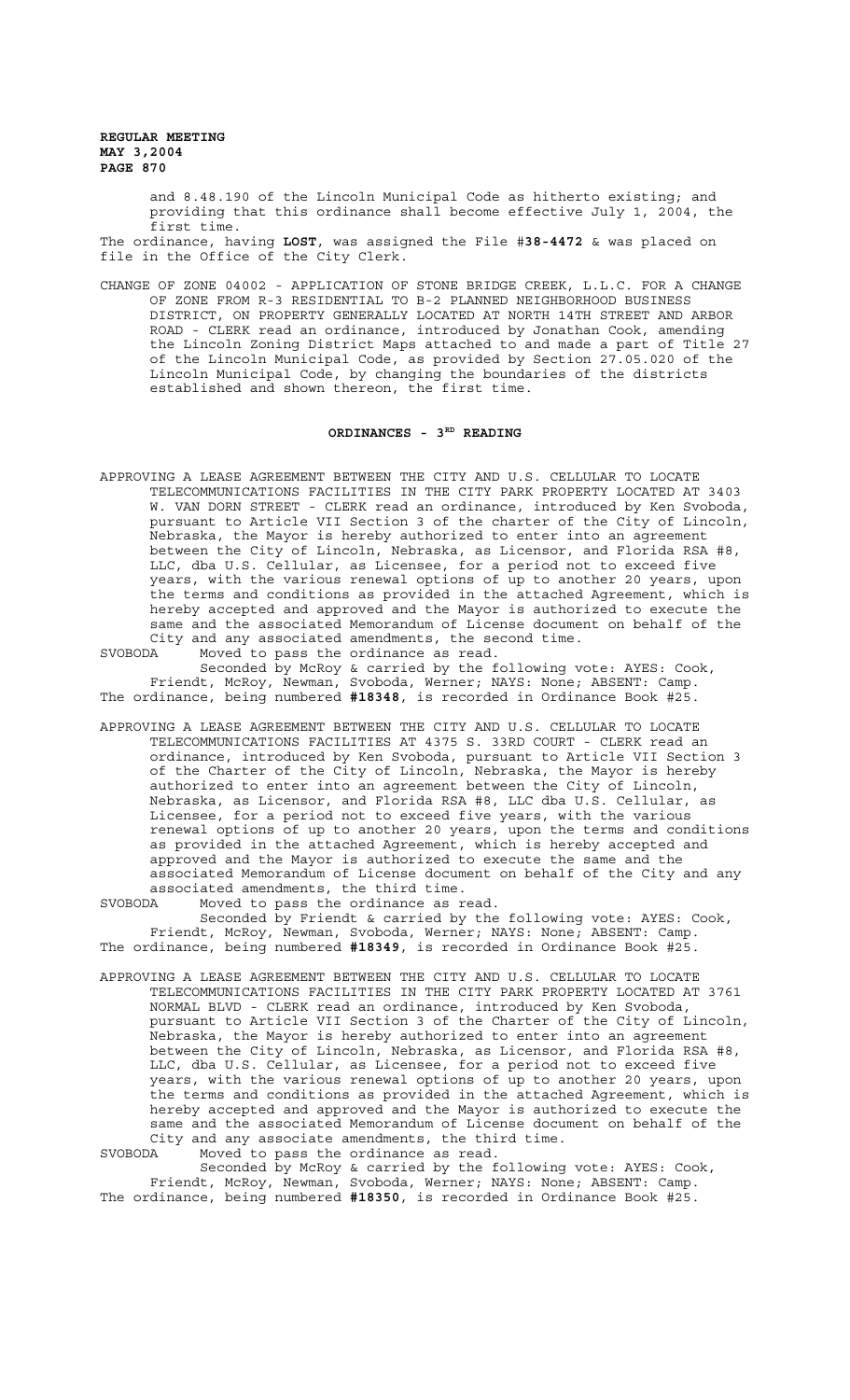AUTHORIZING THE CONSTRUCTION OF A 12-INCH WATER MAIN (WATER DISTRICT 1192) TO SERVE SOUTH FOLSOM, FROM WEST SOUTH STREET SOUTH APPROXIMATELY 1,250 FEET AND ASSESSING THE COST THEREOF AGAINST THE BENEFITTED PROPERTY - CLERK read an ordinance, introduced by Ken Svoboda, creating Water District No. 1192, designating the real estate to be benefitted, providing for assessment of the costs of the improvements constructed therein, providing for the acquisition of easements and additional right-of-way, if necessary, and repealing all ordinances or parts of ordinances in conflict herewith, the third time.<br>SVOBODA Moved to pass the ordinance as read. Moved to pass the ordinance as read.

Seconded by McRoy & carried by the following vote: AYES: Cook, Friendt, McRoy, Newman, Svoboda, Werner; NAYS: None; ABSENT: Camp. The ordinance, being numbered **#18351**, is recorded in Ordinance Book #25.

#### **\*\*PUBLIC HEARING RE-OPENED ON THE FOLLOWING AT 5:45PM\*\***

# **ORDINANCES - 2ND READING & RESOLUTIONS FLOOD STANDARDS FOR NEW GROWTH AREAS**

- AMENDING CHAPTER 26.07 OF THE LINCOLN MUNICIPAL CODE RELATING TO LAND SUBDIVISION DEFINITIONS BY ADDING A NEW SECTION NUMBERED 26.07.113 TO DEFINE "EXISTING URBAN AREA"; REPEALING SECTION 26.07.115 TO DELETE THE DEFINITION OF "FLOOD INSURANCE STUDY"; ADDING A NEW SECTION NUMBERED 26.07.116 TO DEFINE "FLOOD DESIGN CRITERIA"; RENUMBERING AND AMENDING SECTION 26.07.120 AS SECTION 26.07.117 TO REVISE THE DEFINITION OF "FLOODPLAIN"; ADDING A NEW SECTION NUMBERED 26.07.119 TO DEFINE "FLOODPRONE AREA"; AMENDING SECTION 26.07.126 TO REVISE THE DEFINITION OF "MINIMUM FLOOD CORRIDOR"; ADDING A NEW SECTION NUMBERED 26.07.127 TO DEFINE "NEW GROWTH AREAS"; RENUMBERING CURRENT SECTION 26.07.127 AS SECTION 26.07.130; RENUMBERING CURRENT SECTION 26.07.128 AS SECTION 26.07.135; AMENDING SECTION 26.07.240 TO REVISE THE DEFINITION OF "WASTEWATER WORKS" - CLERK read an ordinance, introduced by Terry Werner, amending Chapter 26.07 of the Lincoln Municipal Code relating to Land Subdivision Definitions by adding a new section numbered 26.07.113 to define "existing urban area"; repealing Section 26.07.115 to delete the definition of "flood insurance study"; adding a new section numbered 26.07.116 to define "flood design criteria"; renumbering and amending Section 26.07.120 as Section 26.07.117 to revise the definition of "floodplain"; adding a new section numbered 26.07.119 to define "floodprone area"; amending Section 26.07.126 to revise the definition of "minimum flood corridor"; adding a new section numbered 26.07.127 to define "new growth areas"; renumbering current Section 26.07.127 as Section 26.07.130; renumbering current Section 26.07.128 as Section 26.07.135; amending Section 26.07.240 to revise the definition of "wastewater works"; and repealing Sections 26.07.115, 26.07.117, 26.07.126, and 26.07.240 of the Lincoln Municipal Code as hitherto existing, the second time.
- AMENDING CHAPTER 26.15 OF THE LINCOLN MUNICIPAL CODE RELATING TO LAND SUBDIVISION, PRELIMINARY PLATS BY AMENDING SECTION 26.15.020 TO REQUIRE THE LOCATION OF EASEMENTS FOR MINIMUM FLOOD CORRIDORS AND OTHER ITEMS RELATED THERETO TO BE SHOWN ON THE PRELIMINARY PLAT; AMENDING SECTION 26.15.040 TO REQUIRE ADDITIONAL INFORMATION REGARDING FLOOD REGULATIONS FOR EXISTING URBAN AREA TO BE INCLUDED WITH THE PRELIMINARY PLAT; ADDING A NEW SECTION NUMBERED 26.15.050 TO REQUIRE ADDITIONAL INFORMATION REGARDING FLOOD REGULATIONS FOR NEW GROWTH AREAS TO BE INCLUDED WITH THE PRELIMINARY PLAT - CLERK read an ordinance, introduced by Terry Werner, amending Chapter 26.15 of the Lincoln Municipal Code relating to Land Subdivision, Preliminary Plats by amending Section 26.15.020 to require the location of easements for minimum flood corridors and other items related thereto to be shown on the preliminary plat; amending Section 26.15.040 to require additional information regarding Flood Regulations for Existing Urban Area to be included with the preliminary plat; adding a new section numbered 26.15.050 to require additional information regarding Flood Regulations for New Growth Areas to be included with the preliminary plat; and repealing Sections 26.15.020 and 26.15.040 of the Lincoln Municipal Code as hitherto existing, the second time.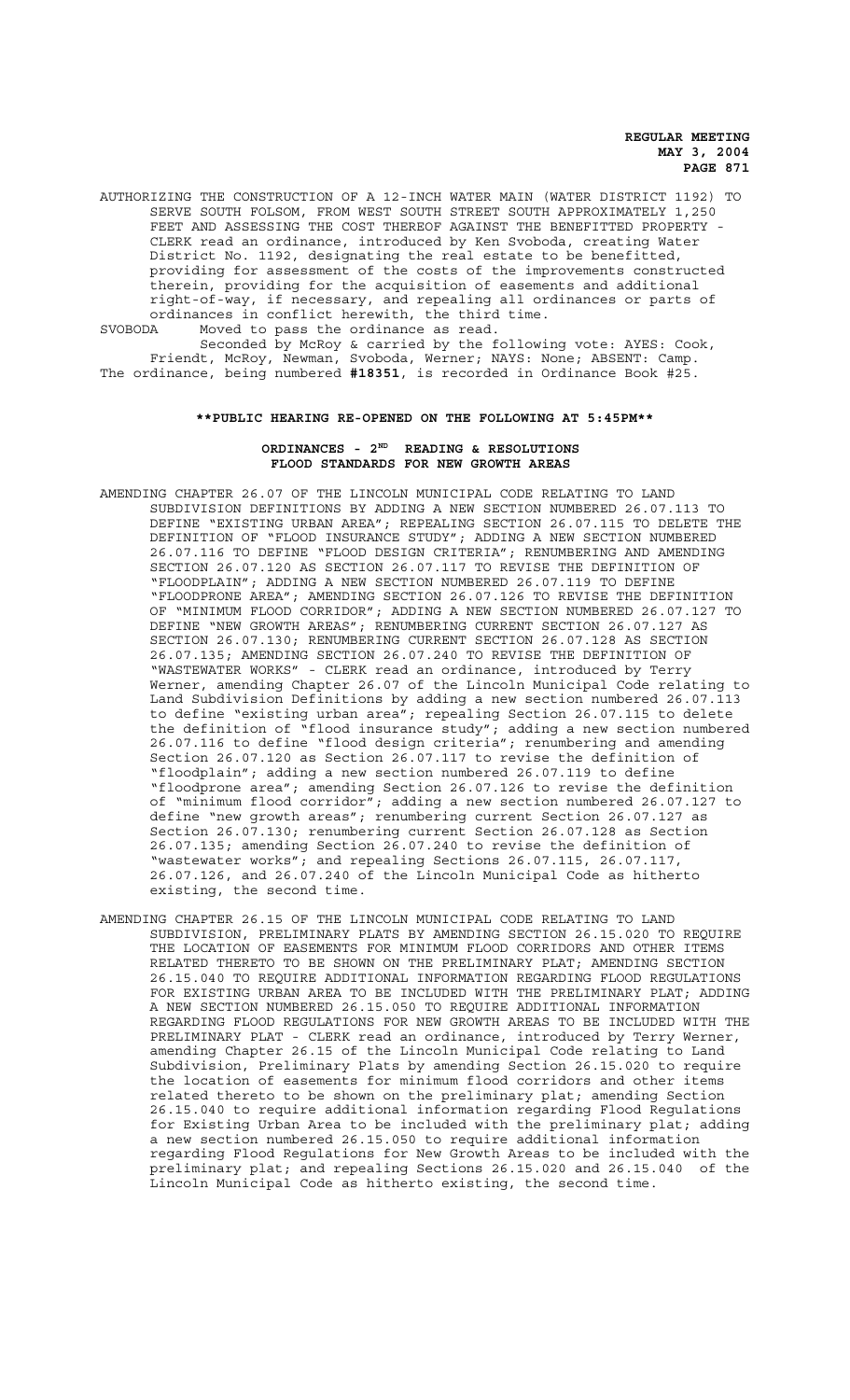- AMENDING CHAPTER 26.23 OF THE LINCOLN MUNICIPAL CODE RELATING TO LAND SUBDIVISION DEVELOPMENT STANDARDS BY AMENDING SECTION 26.23.120 TO REQUIRE EASEMENTS IN THE FLOODPLAIN OR FLOODPRONE AREA TO PRESERVE COMPENSATORY STORAGE, REQUIRE MINIMUM FLOOD CORRIDORS ALONG DRAINAGE WAYS WHICH HAVE A DEFINED BED AND BANK, AND TO PROVIDE WHEN ENCROACH-MENTS INTO THE CORRIDOR ARE ALLOWED; AMENDING SECTION 26.23.181 TO REQUIRE SUBDIVISIONS WITHIN THE FLOODPLAIN IN EXISTING URBAN AREA TO MEET FLOOD REGULATIONS FOR EXISTING URBAN AREA; ADDING A NEW SECTION NUMBERED 26.23.185 TO REQUIRE SUBDIVISIONS IN THE FLOODPLAIN OR FLOODPRONE AREA IN NEW GROWTH AREAS TO MEET THE FLOOD REGULATIONS FOR NEW GROWTH AREAS - CLERK read an ordinance, introduced by Terry Werner, amending Chapter 26.23 of the Lincoln Municipal Code relating to Land Subdivision Development Standards by amending Section 26.23.120 to require easements in the floodplain or floodprone area to preserve compensatory storage, require minimum flood corridors along drainage ways which have a defined bed and bank, and to provide when encroachments into the corridor are allowed; amending Section 26.23.181 to require subdivisions within the floodplain in Existing Urban Area to meet Flood Regulations for Existing Urban Area; adding a new section numbered 26.23.185 to require subdivisions in the floodplain or floodprone area in New Growth Areas to meet the Flood Regulations for New Growth Areas; and repealing Sections 26.23.120 and 26.23.181 of the Lincoln Municipal Code as hitherto existing, the second time.
- AMENDING TITLE 26 OF THE LINCOLN MUNICIPAL CODE BY CREATING A NEW CHAPTER 26.24, FLOOD REGULATIONS FOR EXISTING URBAN AREA - CLERK read an ordinance, introduced by Terry Werner, amending Title 26 of the Lincoln Municipal Code by creating a new Chapter 26.24, Flood Regulations for Existing Urban Area, the second time.
- AMENDING TITLE 26 OF THE LINCOLN MUNICIPAL CODE BY CREATING A NEW CHAPTER 26.25, FLOOD REGULATIONS FOR NEW GROWTH AREAS - CLERK read an ordinance, introduced by Terry Werner, amending Title 26 of the Lincoln Municipal Code by creating a new Chapter 26.25, Flood Regulations for New Growth Areas, the second time.
- AMENDING SECTION 26.27.060 OF THE LINCOLN MUNICIPAL CODE RELATING TO LAND SUBDIVISION, MINIMUM IMPROVEMENTS TO REQUIRE THE APPLICABLE STANDARDS SET FORTH IN CHAPTERS 26.24 OR 26.25 TO BE MET IF THE LAND PREPARATION AND GRADING IS OCCURRING ON LAND LOCATED WITHIN THE FLOODPLAIN OR FLOODPRONE AREA - CLERK read an ordinance, introduced by Terry Werner, amending Section 26.27.060 of the Lincoln Municipal Code relating to Land Subdivision, Minimum Improvements to require the applicable standards set forth in Chapters 26.24 or 26.25 to be met if the land preparation and grading is occurring on land located within the floodplain or floodprone area; and repealing Section 26.27.060 of the Lincoln Municipal Code as hitherto existing, the second time.
- AMENDING CHAPTER 27.03 OF THE LINCOLN MUNICIPAL CODE RELATING TO ZONING CODE DEFINITIONS BY ADDING A NEW SECTION NUMBERED 27.03.218 TO DEFINE "EXISTING URBAN AREA"; ADDING A NEW SECTION NUMBERED 27.03.235 TO DEFINE "FLOOD DESIGN CRITERIA"; BY AMENDING SECTION 27.03.240 TO REVISE THE DEFINITION OF "FLOODPLAIN"; BY ADDING A NEW SECTION NUMBERED 27.03.418 TO DEFINE "MINIMUM FLOOD CORRIDOR"; BY ADDING A NEW SECTION NUMBERED 27.03.445 TO DEFINE "NEW GROWTH AREAS" - CLERK read an ordinance, introduced by Terry Werner, amending Chapter 27.03 of the Lincoln Municipal Code relating to Zoning Code Definitions by adding a new section numbered 27.03.218 to define "existing urban area"; adding a new section numbered 27.03.235 to define "flood design criteria"; by amending Section 27.03.240 to revise the definition of "floodplain"; by adding a new section numbered 27.03.418 to define "minimum flood corridor"; by adding a new section numbered 27.03.445 to define "new growth areas"; and repealing Section 27.03.240 of the Lincoln Municipal Code as hitherto existing, the second time.
- AMENDING TITLE 27 OF THE LINCOLN MUNICIPAL CODE BY ADDING A NEW CHAPTER 27.52, FLOOD REGULATIONS FOR EXISTING URBAN AREA - CLERK read an ordinance, introduced by Terry Werner, amending Title 27 of the Lincoln Municipal Code by adding a new Chapter 27.52, Flood Regulations for Existing Urban Area, the second time.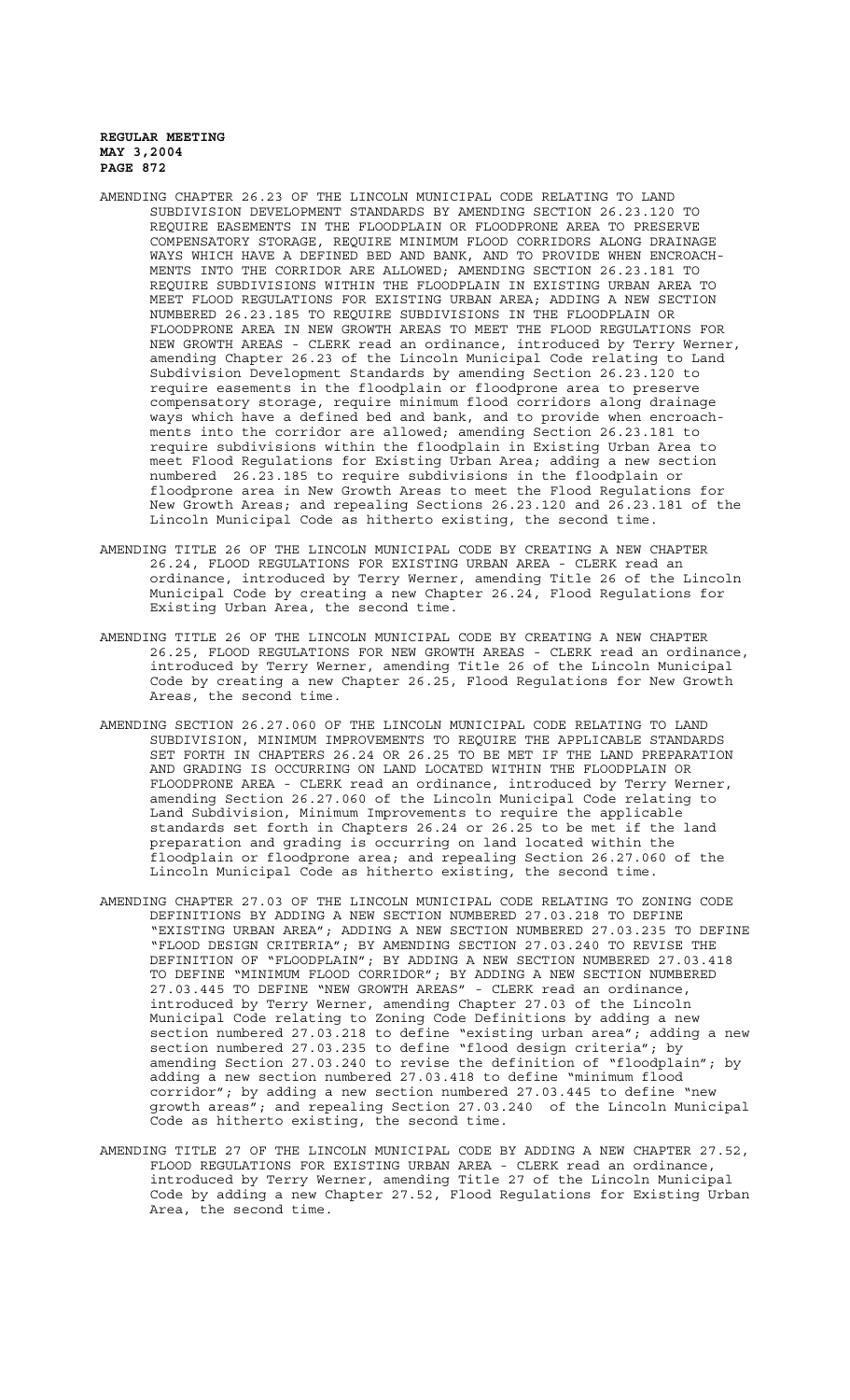- AMENDING TITLE 27 OF THE LINCOLN MUNICIPAL CODE BY ADDING A NEW CHAPTER 27.53, FLOOD REGULATIONS FOR NEW GROWTH AREAS AND REPEALING CHAPTER 27.55 OF THE LINCOLN MUNICIPAL CODE, FLOOD PLAIN DISTRICT, IN ITS ENTIRETY - CLERK read an ordinance, introduced by Terry Werner, amending Title 27 of the Lincoln Municipal Code by adding a new Chapter 27.53, Flood Regulations for New Growth Areas; and repealing Chapter 27.55 of the Lincoln Municipal Code, Flood Plain District, in its entirety, the second time.
- AMENDING CHAPTER 27.65 OF THE LINCOLN MUNICIPAL CODE RELATING TO COMMUNITY UNIT PLANS BY AMENDING SECTION 27.65.020 TO PROVIDE FOR A DWELLING UNIT BONUS IF A COMMUNITY UNIT PLAN WILL SUBSTANTIALLY PROTECT FLOODPLAIN OR FLOODPRONE AREAS; AMENDING SECTION 27.65.070 TO CHANGE A REFERENCE TO THE NEW CHAPTERS REGULATING DEVELOPMENT IN THE FLOODPLAIN OR FLOODPRONE AREAS - CLERK read an ordinance, introduced by Terry Werner, amending Chapter 27.65 of the Lincoln Municipal Code relating to Community Unit Plans by amending Section 27.65.020 to provide for a dwelling unit bonus if a community unit plan will substantially protect floodplain or floodprone areas; amending Section 27.65.070 to change a reference to the new chapters regulating development in the floodplain or floodprone areas; and repealing Sections 27.65.020 and 27.65.070 of the Lincoln Municipal Code as hitherto existing, the second time.
- AMENDING SECTION 27.81.010 OF THE LINCOLN MUNICIPAL CODE RELATING TO GENERAL REGULATIONS OF THE ZONING CODE TO REQUIRE THE DRAINAGE AND GRADING PLAN TO INCLUDE PRESERVATION OF THE MINIMUM FLOOD CORRIDOR - CLERK read an ordinance, introduced by Terry Werner, amending Section 27.81.010 of the Lincoln Municipal Code relating to General Regulations of the Zoning Code to require the drainage and grading plan to include preservation of the minimum flood corridor; and repealing Section 27.81.010 of the Lincoln Municipal Code as hitherto existing, the second time.
- COMPREHENSIVE PLAN AMENDMENT NO. 04017 AMENDING THE 2025 LINCOLN CITY-LANCASTER COUNTY COMPREHENSIVE PLAN TO REPLACE AND UPDATE LANGUAGE RELATING TO FLOODPLAINS AND THE RECOMMENDATIONS OF THE MAYOR'S FLOODPLAIN TASK FORCE FOR FLOOD STANDARDS FOR NEW GROWTH AREAS.
- AMENDING CHAPTER 2.05 OF THE LINCOLN DESIGN STANDARDS, STORMWATER DRAINAGE DESIGN STANDARDS, TO REVISE SECTION 1 TO ADD DEFINITIONS; TO REVISE SECTION 2, GENERAL PROVISIONS; TO REVISE SECTION 3.5, FLOOD CORRIDOR MANAGEMENT; AND TO REVISE SECTION 6, DESIGN OF CULVERTS.
- AMENDING TITLE 2 OF THE CITY OF LINCOLN DESIGN STANDARDS, DESIGN STANDARDS FOR SUBDIVISION REGULATIONS, TO ADD A NEW CHAPTER 2.07 TO ADOPT FLOOD DESIGN STANDARDS FOR NEW GROWTH AREAS.
- AMENDING TITLE 3 OF THE CITY OF LINCOLN DESIGN STANDARDS, DESIGN STANDARDS FOR ZONING REGULATIONS, TO ADD A NEW CHAPTER 3.06 TO ADOPT MINIMUM FLOOD CORRIDOR DESIGN STANDARDS AND TO ADD A NEW CHAPTER 3.07 TO ADOPT FLOOD DESIGN STANDARDS FOR NEW GROWTH AREAS.
- AMENDING THE DRAINAGE CRITERIA MANUAL TO AMEND SECTION 1.5.6, FLOOD CORRIDOR MANAGEMENT; SECTION 1.5.7, NPDES CONSTRUCTION SITE ACTIVITIES; AND APPENDIX 1-C, GLOSSARY OF KEY TERMS; AND TO ADD A NEW CHAPTER 10, FLOOD DESIGN CRITERIA.

Glenn Johnson, General Manager of the Lower Platte South Natural Resource District, and Nicole Fleck-Tooze, Public Works & Utilities Special Projects Administrator, came forward and gave a presentation of the background and overview of standards of the proposed flood standards for new growth areas. Further discussion followed.

Marjorie Allen, 1700 J Street, Apartment 107, came forward in support.

Russell Miller, 341 South 52nd Street, came forward in opposition. Further discussion followed.

Elaine Hammer, 5000 North 7th Street, on behalf of the Lower Platte South Natural Resource District, came forward in support. Monty Fredrickson, 1500 Highway 2, came forward in support. Further discussion followed.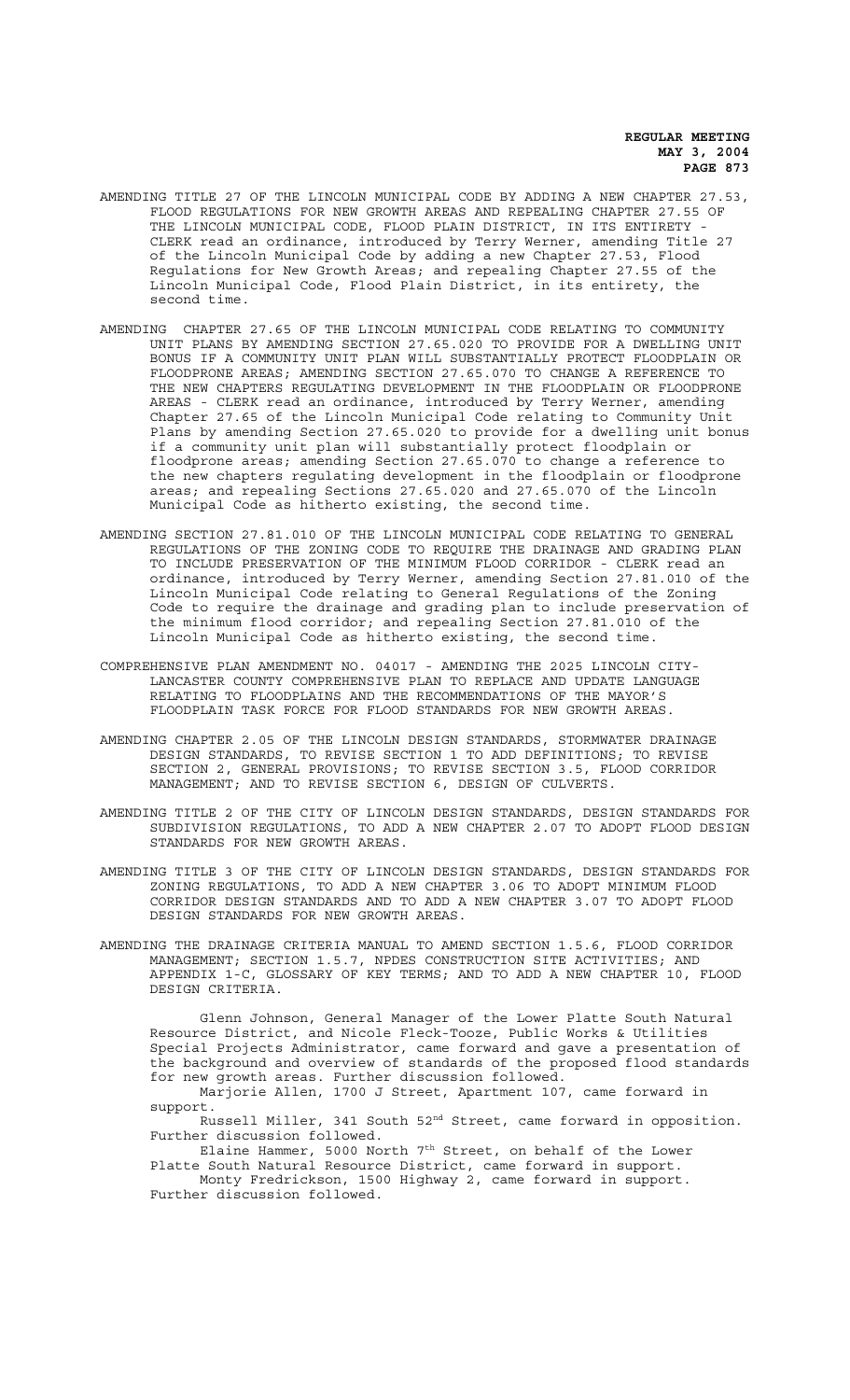> Lance Meier, 7310 South 20<sup>th</sup> Street, came forward in support. Marilyn McNabb, 1701 West Rose Street, came forward in support. Further discussion followed. Dan Steinbruger, 8140 Sanborn Drive, came forward in support. Danny Walker, 427 "E" Street, came forward on behalf of his neighborhood association in support. John Layman, 2702 Colonial Drive, came forward on behalf of the Lincoln Home Builder's Association in neutral and made comments on the matter. Further discussion followed. Rick Krueger, 2929 Pine Lake Road, came forward in opposition. Further discussion followed. Amy Miller, 210 West E Street, came forward in support. Further discussion followed. **TOOK BREAK AT 7:30 P.M. RECONVENED AT 7:45 P.M.** Rusty Banks, 5411 South 37<sup>th</sup> Street, came forward in support. Further discussion followed. Craig Groat, 4935 Huntington Avenue, came forward in support. Terrence Kubicek, 1800 South 53rd Street, came forward in support.

Mike Morosin, 2055 "S" Street, came forward in support. This matter was taken under advisement.

SVOBODA Moved to Con't Pub. Hearing for all Floodplain items for one week to 5/10/04.

Seconded by McRoy & carried by the following vote: AYES: Cook, Friendt, McRoy, Svoboda, Werner; NAYS: Newman; ABSENT: Camp. NEWMAN Motion to have Floodplain Pub. Hearing open at 4pm on 5/10/04.

Seconded by Cook & carried by the following vote: AYES: Cook, Friendt, McRoy, Newman, Svoboda, Werner; NAYS: None; ABSENT: Camp.

MCROY Friendly amendment to above motion to have the Floodplain Pub. Hearing open at 3pm.

No Second.

FRIENDT Friendly amendment to above motion to have the next meeting of 5/10/04 in the evening at 5:30pm. No Second.

**\*\* END OF PUBLIC HEARING AT 8:03 PM \*\***